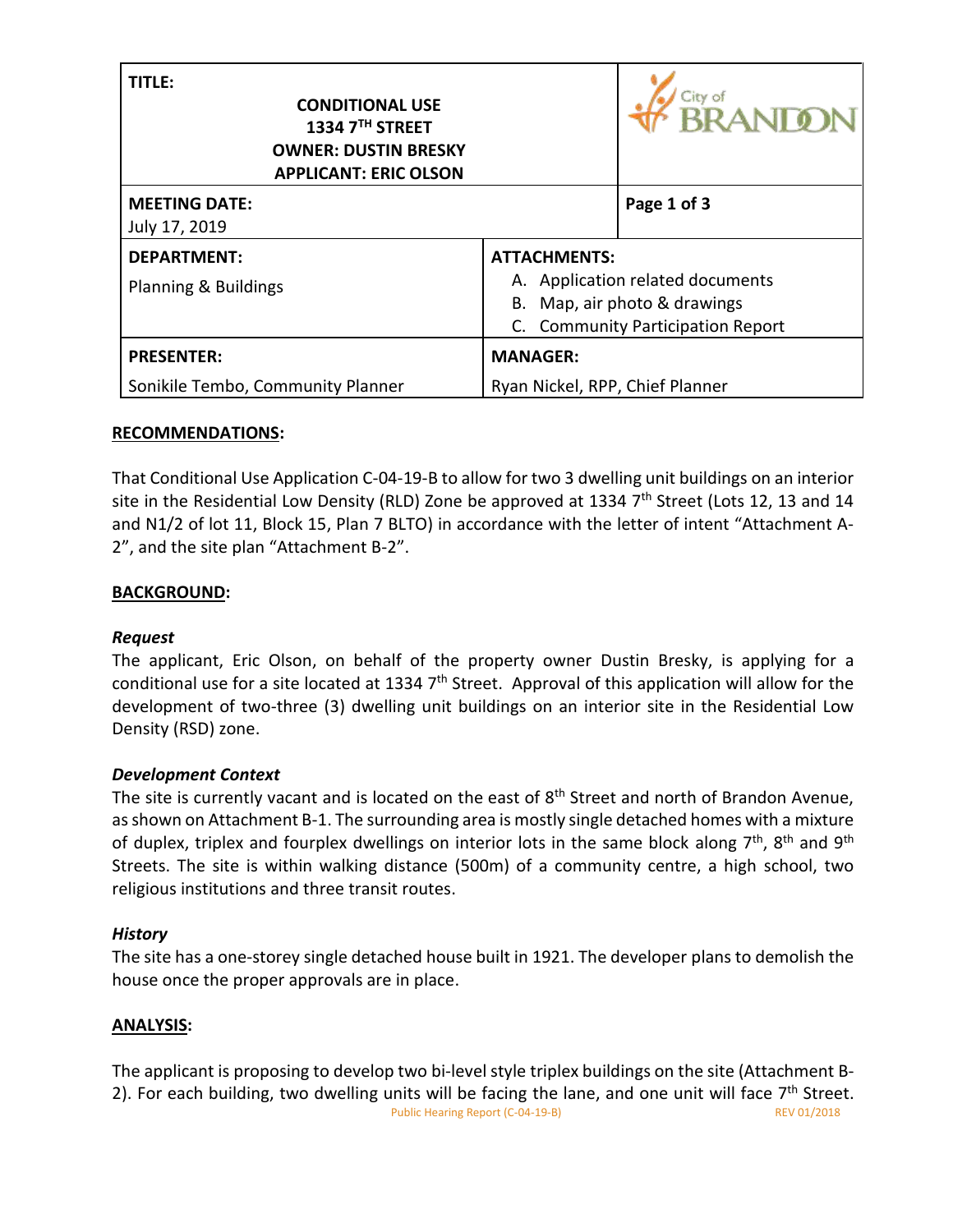Ten parking spaces will be provided on site, eight spaces from the rear lane and two garage spaces from 7<sup>th</sup> street.

# *Consistency with Part 7, Section 106(1)(b) of The Planning Act and Demonstration that the Use: 1. Will be compatible with the general nature of the surrounding area;*

The site is located in a neighbourhood that includes a mixture of residential low to medium density housing types (single detached housing, duplex, triplex, fourplex). The proposed building form and site layout (e.g. bi-level style, hipped roof, parking primarily at rear yard, similar front yard setback, 43% lot coverage) is intended to look similar to a large detached home and will be consistent with most of the existing residential developments in the surrounding area. The combination of rear lane and front access to the site is consistent with other sites in the area.

*2. Will not be detrimental to the health or general welfare of people living or working in the surrounding area, or negatively affect other properties or potential development in the surrounding area;*

The proposed two triplex buildings will be compatible with the mixture of residential densities in the surrounding area. The bi-level style development with increased rear yard setback and hipped roof will minimize the visual and privacy impacts of the density on the neighborhood. The proposed ten on-site parking space comply with City standards and the proposal includes an outdoor amenity area for each of the rear facing units.

*3. Is generally consistent with the applicable provisions of the development plan by-law, the zoning by-law and any secondary plan by-law*

The proposed development conforms to the following policies in the Brand & Area Planning District Development Plan (Development Plan) 2013:

- The subject site is within an area identified as "Residential" in Map One: Urban Land Use of the Development Plan (2.2.1);
- The surrounding residential area already consists of a mix of detached dwellings and multiple dwellings (2.2.2); and
- The development will contribute to a range of housing density options in the neighbourhood and increase density in close proximity to schools, transit routes, open space areas and major collector streets (2.2.4, 2.2.5).
- $\bullet$  Infill development is a growth priority in the City of Brandon (10.2.3).

The proposed development complies with all other applicable requirements in the Zoning By‐law.

## **LEGISLATIVE REQUIREMENTS:**

#### *Notification*